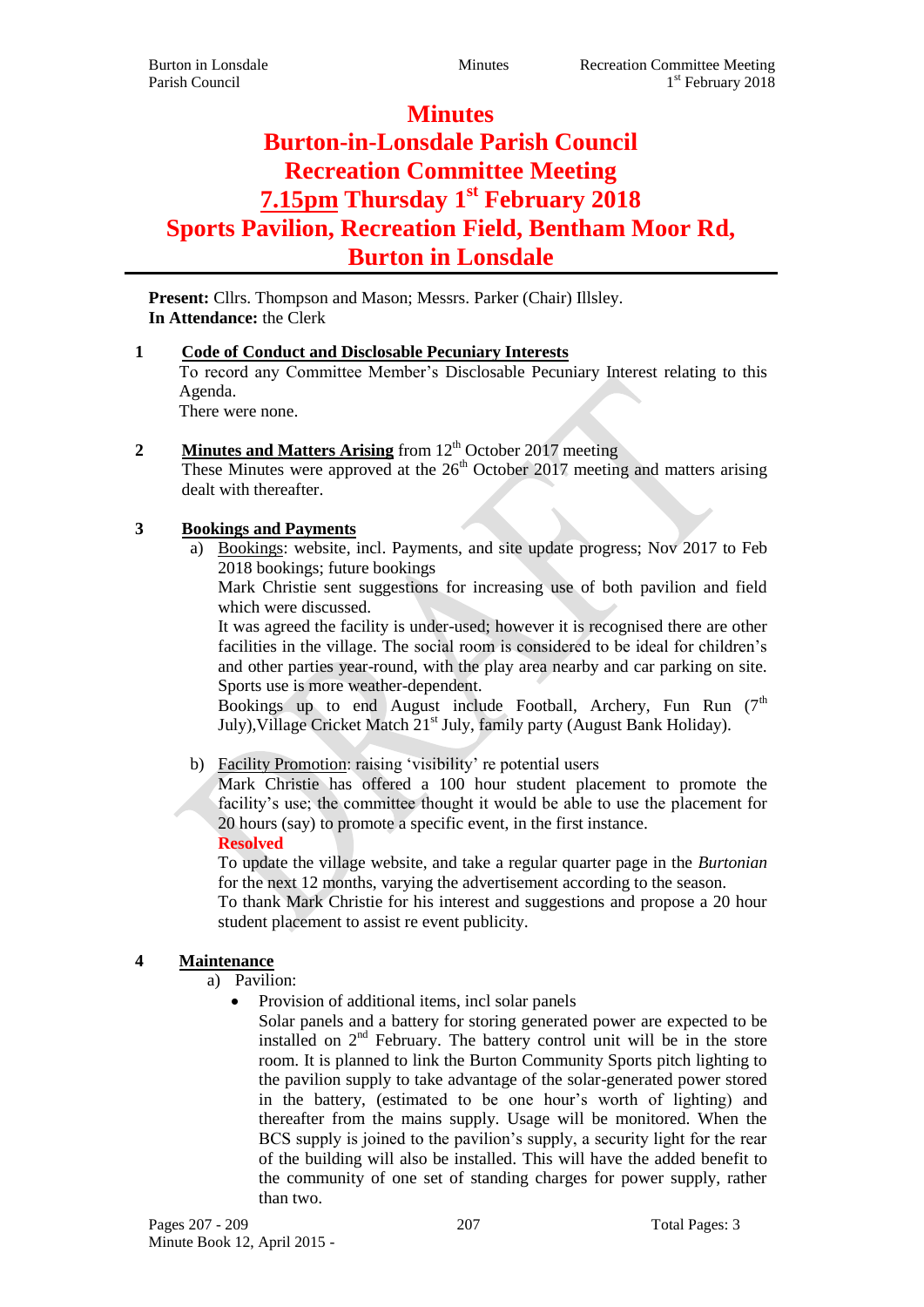• Inspection and cleaning: report: all appears to be satisfactory.

 Items for attention: immediate/short/long term, including items recently completed by M Illsley Mike Illsley reported the veranda benches have been cleaned and revarnished; these will be secured on the veranda at a later date. Final coats of paint are due in the changing rooms and will be completed in the near future.

- Supplies purchases: rolls of paper towel and plastic foam cups have been donated to the pavilion by the Village Shop.
- b) Play Area: visual inspection reports, actions; replacement & new items Cllr Thompson reported regular inspections and is monitoring deliberate damage to basket swing chain covers. New covers are £50 plus VAT each. As a result any new play equipment will have to be as vandal-proof as possible to minimise running costs to the community.

Mike Illsley showed the various options proposed by three suppliers. **Resolved**

# The equipment must provide as many different activities as possible (eg climbing, running, group play, etc) and would cater for the approx 4-10 years age group. It is noted the outdoor gym equipment would cater for the 10 years and above age group (see below). The final site will be decided once the supplier has been appointed. This project is part of the Village Projects funded by both Tau Solar and various organisations' donations.

Detailed quotes to be obtained for consideration as soon as possible.

Mike Illsley was thanked for his work putting the proposals together for the Recreation Committee's consideration.

## **Resolved**

Cllrs. Mason and Thompson to continue to monitor CCTV in order to establish who the culprits are committing acts of vandalism on the Rec Field.

c) Grass Cutting: 2018 season.

The full council has accepted the contractor's hourly rate increase to £18/hour and has asked him to continue cutting the village's grass, including the Recreation Field for the 2018 season. The Clerk has forwarded firm booking dates (see above) to him for reference re cutting schedules.

## d) Bike track, north east corner: progress report

The drainage work appears to be working; there is very little water in the problem 'bowl'. A suggestion to improve the track will be taken up: extra hard core for the improvement will be made available shortly.

- e) Bowling Club: no report
- f) Stone wall boundary adj. to road: repairs Mike Illsley reported the wall adjacent to the all-weather pitch has been repaired. The Clerk reported further gaps on the east side of the main gate, which will be attended to.
- g) Field drainage: re-establishment of field drains & provision for outlets to nearby stream; annual clearance of stream A short discussion concluded not to investigate a full drainage scheme at present as the cost is not proportional to levels of use; the drain in the far